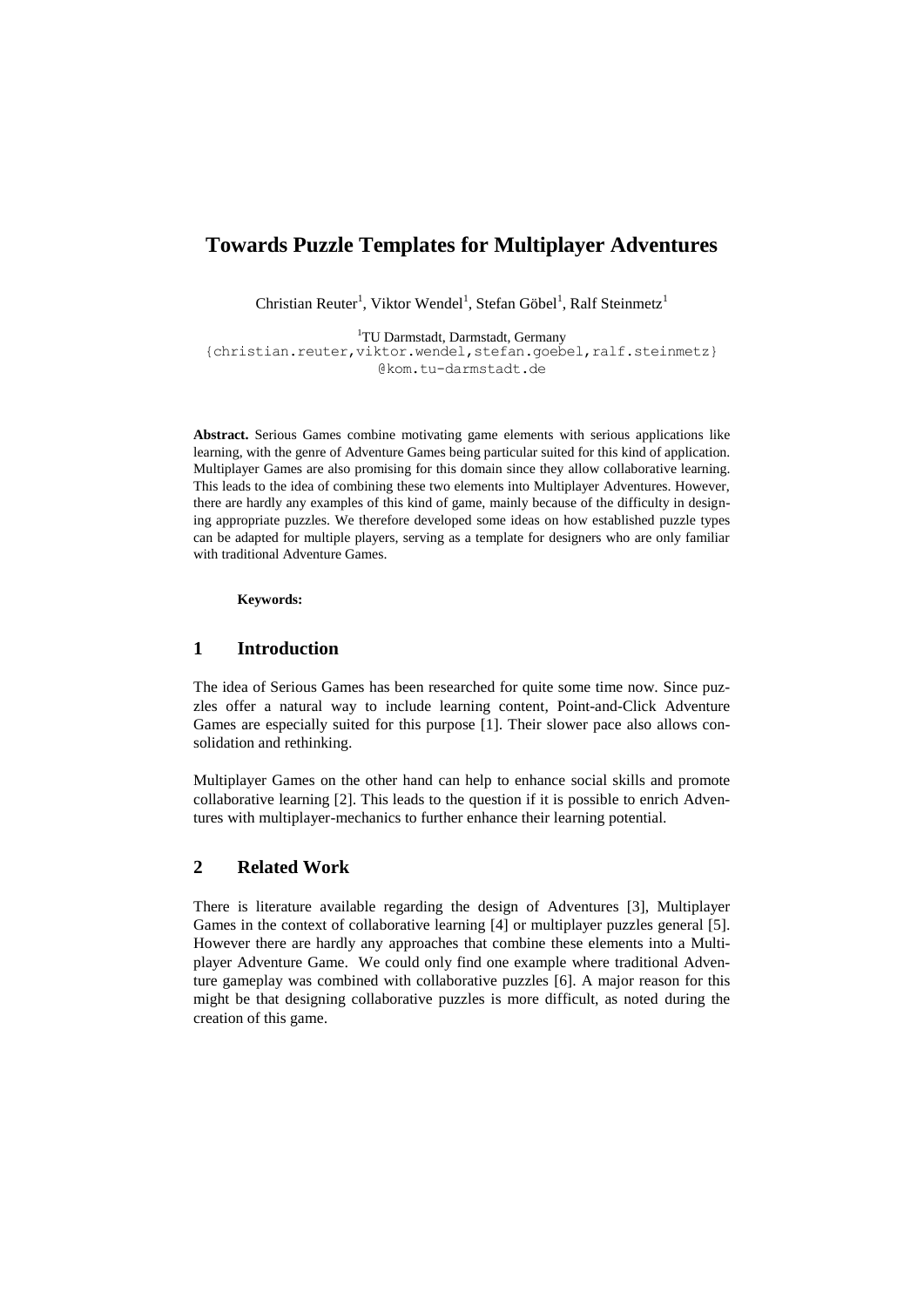## **3 Concepts**

As a first approach towards puzzle design for Multiplayer Adventure Games, we took the standard puzzle types described by Grünwald [7] and discussed how each type has to be modified in order to work in a multiplayer setting. We included two more types, physics-based puzzles and quizzes. Since this approach builds on established conventions, it offers developers of traditional Adventures a familiar starting point. These ideas use the previously described concept of player separation and are meant to fulfill the requirements we already extracted from related work [8].

Combination puzzles require the usage of an item from the player's inventory on a specific spot in the game world. In a multiplayer setting items can be bound to one player, creating some kind of skill-based player separation. Another possibility would let the players collect / exchange the items themselves, but constrain the number of items they can carry so they have to distribute them amongst each other. It is important whether the players can see the objects of their partner. If this is not the case, they will have to talk more often. A shared inventory in contrast reduces the need for collaboration.

Inventory puzzles require the combination of two items inside the players' inventories. Therefore they require similar considerations, with the additional constraint that the involved items cannot be bound to different players if exchange is impossible.

For exploration puzzles the player has to find objects or clues in the game world. This search offers a natural reason for collaboration, since splitting up is faster. The game may also uses different movement skills for the player characters to encourage this.

In this dialog puzzles the players have to talk to a non-playable character, often to get an object or information. This is also a good opportunity to introduce skill-based separation, e.g. based on charisma. A puzzle where the players have to take different roles, like the good-cop-bad-cop-principle, is also possible.

Puzzles in which the players have to understand a complicated machine are called machine puzzles. They are a good way to insert learning content for physics, for example about electricity. When multiple players are involved, the machines can become more complex and it is possible to operate different parts simultaneously.

Action sequences, often based on reaction time, are no puzzles in a narrow sense. However, some games use them to add variety. When they are based on other genres, the designer is able to use the multiplayer mechanics already implemented there.

The term classic puzzle describes puzzles from other domains like jigsaw puzzles. Their applicability for multiplayer therefore depends on the original. Jigsaw puzzles for example can already be solved by multiple people solving different sections.